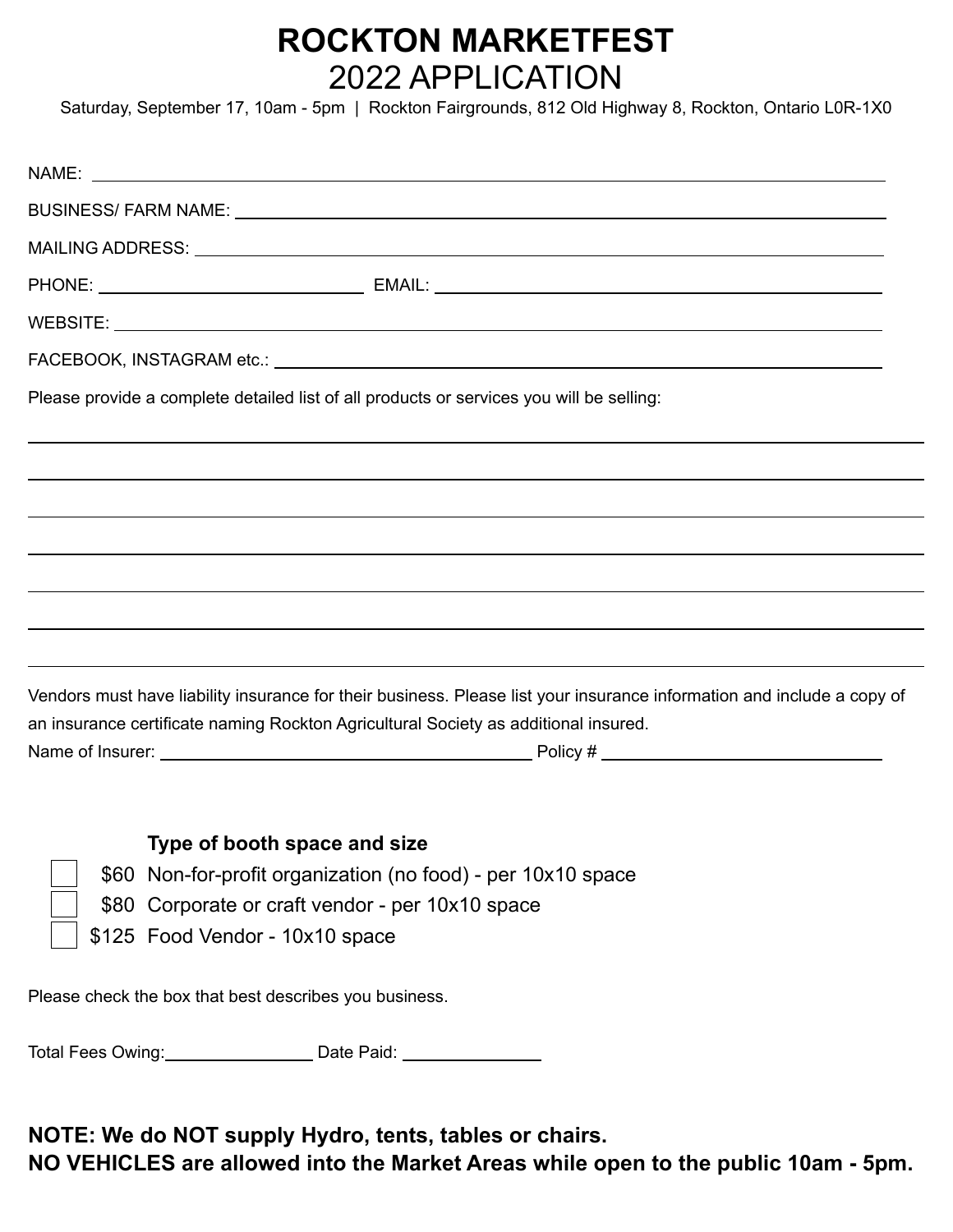## BOOTH SPACE WILL BE ASSIGNED ONLY **UPON THE RECEIPT OF:**

Completed and signed Vendor Application form agreeing to the "Terms & Conditions" Your application can be scanned, or filled out and emailed to amy warner80@yahoo.

## **PAYMENT IN FULL prior to August 13, 2022.**

Payment can be sent via etranser to info@rocktonworldsfair.com with a note stating the payment is for Marketfest

OR by mailing a cheque to our office at 812 Old Highway 8, Rockton, Ontario, L0R-1X0

OR by bringing your credit card or cheque to our office\* at 812 Old Highway 8, Rockton, Ontario, L0R-1X0

Insurance requirements: Insurance must list the "Rockton Agricultural Society" as additional insured. Insurance certificates MUST BE RECEIVED **BY AUGUST 13, 2022. Please** email to [amy.warner80@yahoo](mailto:amy.warner80%40yahoo?subject=).

All food vendors MUST complete the City of Hamilton Special Event - Food Vendor Application by AUGUST 13, 2022. A copy must be emailed to amy warner 80@yahoo.

## **TERMS AND CONDITIONS**

- Vendors are required by local Health authorities to apply for a 2022 Food Vendors Permit.
	- please complete the attached "Application Form For Food Vendors", and email it to [amy.warner80@yahoo.ca](mailto:amy.warner80%40yahoo.ca%20?subject=)
	- Failure to submit this form before August 13, 2022, and the fee will mean an automatic rejection of your application.
- Food vendors are required to follow proper hand hygiene using a proper hand washing station.

• Vendor booths are to be set up so that customers do not have direct contact with food items. Prepared food items must be packaged (wrapped or bagged) as much as possible prior to bringing them to the market. Items that are not wrapped (such as produce) must be stored in a manner that protects them from contamination. Social Distancing measures will be enforced.

• FULL PAYMENT is required by August 13, 2022.

• Please check in with coordinator upon arrival. Booth locations are assigned by the Committee, and the decisions of the Committee are final.

• Absolutely NO VEHICULAR TRAFFIC will be permitted in the Market Area during the operating hours of 10am - 5pm, unless given PRIOR, written approval. All set-up and supply activities will be restricted to prior to opening at 10am.

• Rockton Agricultural Society reserves the right to reject, prohibit or remove exhibits, or any part thereof, and/or to expel exhibitors or their personnel. The Rockton Agricultural Society reserves the right to have vendor leave the grounds, if a dispute arises between the Vendor and the Festival that cannot be resolved amicably.

• The vendor agrees to have liability insurance to provide indemnity as set out herein and for any damages or claim that may arise as a consequence of his use of the exhibition space directly or indirectly. All vendors must provide a current Certificate of Insurance. Your insurance policy **MUST** list Rockton Agricultural Society as Additional Insured.